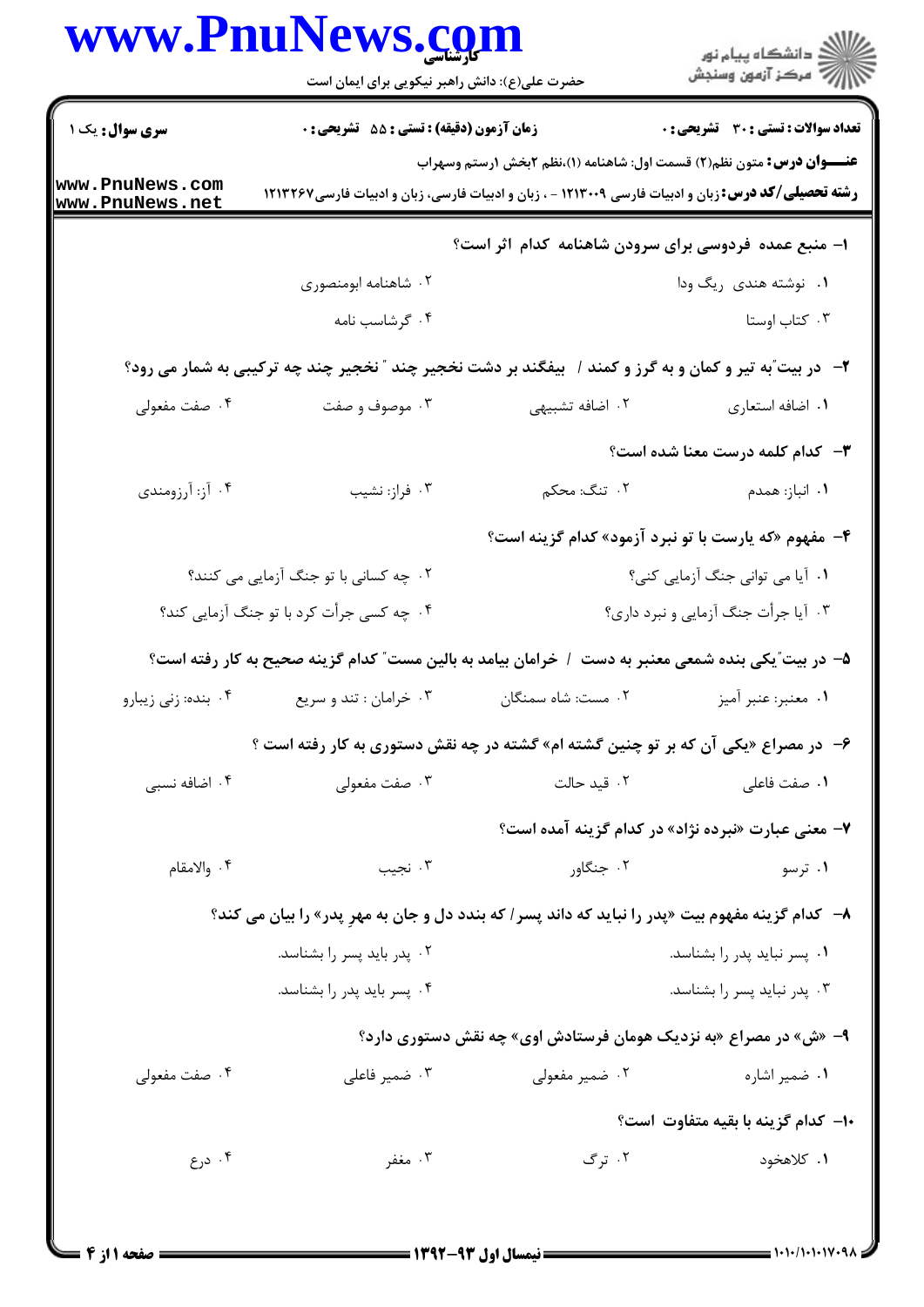|                                    | www.PnuNews.com                                                                                                     |                                                                                 | ان دانشگاه پيام نور<br>اس مرکز آزمون وسنجش   |
|------------------------------------|---------------------------------------------------------------------------------------------------------------------|---------------------------------------------------------------------------------|----------------------------------------------|
|                                    | حضرت علی(ع): دانش راهبر نیکویی برای ایمان است                                                                       |                                                                                 |                                              |
| <b>سری سوال :</b> ۱ یک             | زمان آزمون (دقیقه) : تستی : 55 آتشریحی : 0                                                                          |                                                                                 | <b>تعداد سوالات : تستی : 30 ٪ تشریحی : 0</b> |
| www.PnuNews.com<br>www.PnuNews.net | <b>رشته تحصیلی/کد درس:</b> زبان و ادبیات فارسی ۱۲۱۳۰۰۹ - ، زبان و ادبیات فارسی، زبان و ادبیات فارسی ۱۲۱۳۲۶۷         | <b>عنـــوان درس:</b> متون نظم(۲) قسمت اول: شاهنامه (۱)،نظم ۲بخش ۱رستم وسهراب    |                                              |
|                                    | 1۱– در بیت ″سپهبد عنان اژدها را سپرد / به خشم از جهان روشنایی ببرد″ کدام گزینه درست به کار رفته است؟                |                                                                                 |                                              |
|                                    | ۰۲ سپهبد: مقصود رستم است.                                                                                           |                                                                                 | ٠١. اژدها كنايه از: اسب سهراب                |
|                                    | ۰۴ سپردن به معنای گرفتن است.                                                                                        |                                                                                 | ۰۳ سپهبُد با ضمه خوانده می شود.              |
|                                    | ۱۲– در بیت ّدرِ دز ببستند و غمگین شدند / پر از غم دل و، دیده خونین شدند ّ خونین دیده در کدام نقش دستوری به کار رفته |                                                                                 | است؟                                         |
| ۰۴ قید مکان                        | ۰۳ مضاف اليه                                                                                                        | ٠٢ صفت فاعلى                                                                    | ۰۱ صفت مرکب                                  |
|                                    | ۱۳- در بیت «که این باره را نیست پایابِ او / درنگی شود شیر ز اشتاب او» پایاب در کدام معنا به کار رفته است؟           |                                                                                 |                                              |
| ۰۴ اندوه و غم                      | ۰۳ صرفه و صلاح                                                                                                      | ۰۲ تاب و توان                                                                   | ۰۱ درنگ و مکث                                |
|                                    | ۱۴- در بیت «سواران ترکان بسی دیده ام / عنان پیچ زین گونه نشنیده ام» در کدام واژه ویژگی سبکی به کار رفته است؟        |                                                                                 |                                              |
| ۰۴ بسی                             | ۰۳ زین گونه                                                                                                         | ٠٢ سواران تركان                                                                 | ۰۱ عنان پیچ                                  |
|                                    |                                                                                                                     | «بدان گونه دیدند گردان نیو / که پیش تو آید گرانمایه گیو»                        | <b>۱۵</b> - در بیت زیر «نیو» به چه معنی است؟ |
| ۰۴ خسته و زخمي                     | ۰۳ دلیرو شجاع                                                                                                       | ۰۲ سیه چرده                                                                     | ۰۱ بلند قامت                                 |
|                                    | ۱۶- "سر نیزه و تیغ یار من اند / دو بازوی و دل شهریار من اند" کدام گزینه در مورد بیت صحیح است؟                       |                                                                                 |                                              |
|                                    | ۰۲ شهریار در دل من جای دارد.                                                                                        | ٠١ دو بازوى شهريار به من تعلق دارد.                                             |                                              |
|                                    | ۰۴ دل و بازوانم فرمانروای منند.                                                                                     | ۰۳ شهریار مانند دو بازوی من است.                                                |                                              |
|                                    |                                                                                                                     |                                                                                 | 17− كدام گزينه متفاوت است؟                   |
| ۰۴ رامشگران                        | ۰۳ رزم آوران                                                                                                        | ۰۲ بزم آوران                                                                    | ۰۱ خنیاگران                                  |
|                                    |                                                                                                                     | ۱۸− در مصرع ″ وز این ناسگالیده بدخواه نو″ سگالیدن در کدام معنا به کار رفته است؟ |                                              |
| ۰۴ جدال لفظی                       | ۰۳ کناره گیری                                                                                                       | ۰۲ اصل و ذات                                                                    | ۰۱ فکر و تامل                                |
|                                    | ۱۹- آسپردار و جوشن وران صدهزار / شمرده به لشکرگه آمد سوار ؒ کدام گزینه درست به کار رفته است ؟                       |                                                                                 |                                              |
|                                    | ۰۲ شمرده : بررسی شده                                                                                                | ٠١ جوشن ور: جامه اي شبيه زره                                                    |                                              |
|                                    | ۰۴ لشگرگه : میدان جنگ                                                                                               |                                                                                 | ۰۳ آمدن : خارج شدن                           |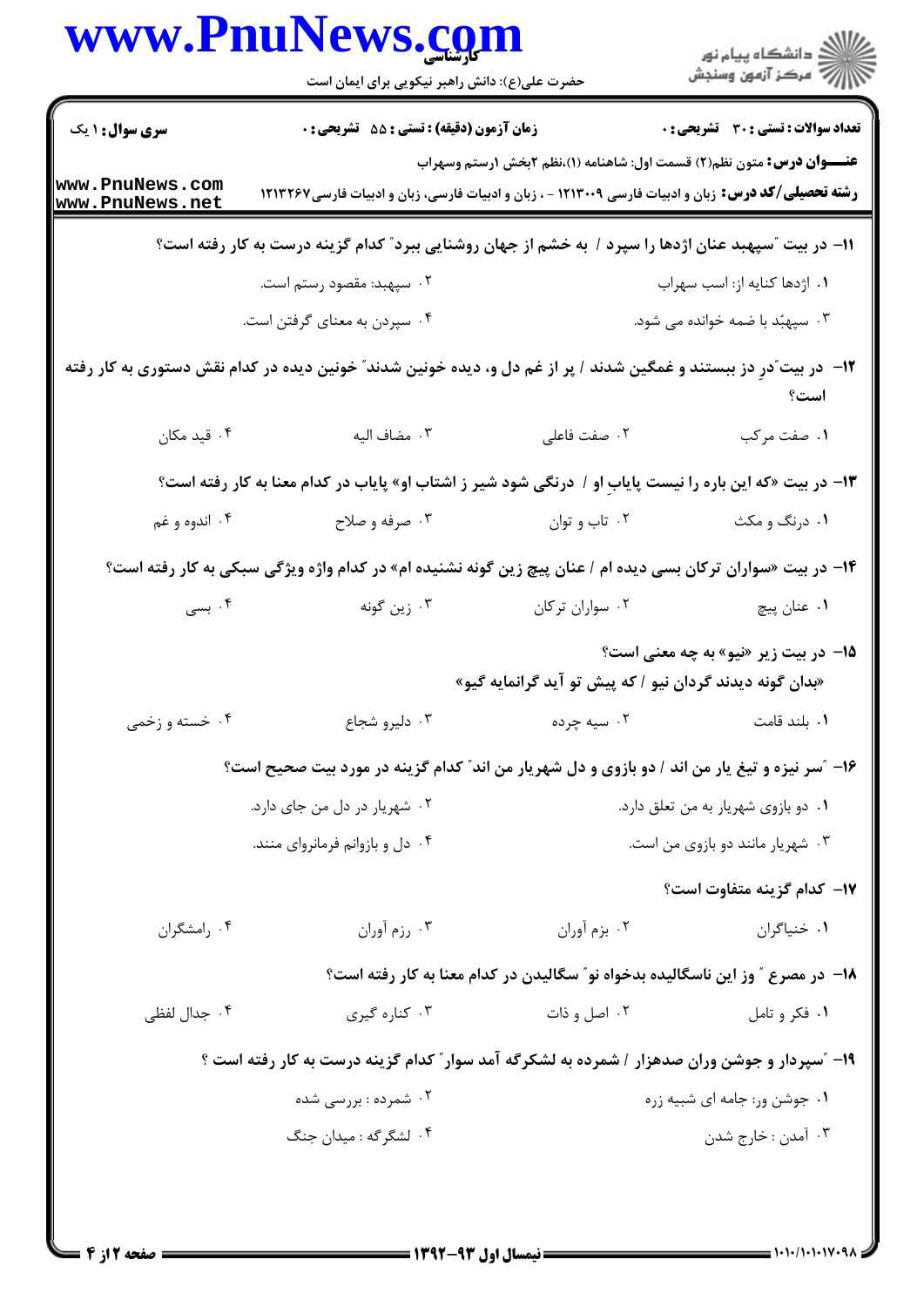|                                    | www.Pnulvews.com<br>حضرت علی(ع): دانش راهبر نیکویی برای ایمان است |                                                                                                                                                                                              | ڪ دانشڪاه پيام نور<br><mark>ر</mark> ⊽ مرڪز آزمون وسنڊش |
|------------------------------------|-------------------------------------------------------------------|----------------------------------------------------------------------------------------------------------------------------------------------------------------------------------------------|---------------------------------------------------------|
| <b>سری سوال : ۱ یک</b>             | زمان آزمون (دقيقه) : تستى : 55 تشريحى : 0                         |                                                                                                                                                                                              | <b>تعداد سوالات : تستی : 30 ٪ تشریحی : 0</b>            |
| www.PnuNews.com<br>www.PnuNews.net |                                                                   | <b>عنــــوان درس:</b> متون نظم(٢) قسمت اول: شاهنامه (١)،نظم ٢بخش ١رستم وسهراب<br><b>رشته تحصیلی/کد درس:</b> زبان و ادبیات فارسی ۱۲۱۳۰۰۹ - ، زبان و ادبیات فارسی، زبان و ادبیات فارسی ۱۲۱۳۲۶۷ |                                                         |
|                                    |                                                                   | +۲- در بیت ّبدو گفت کاووس ک ّاین کار توست / که بیدار دل بادی و تندرست ″ بادی چگونه فعلی است ؟                                                                                                |                                                         |
| ۰۴ ماضی                            | ۰۳ التزامی                                                        | ۰۲ دعایی                                                                                                                                                                                     | ۰۱ امر ی                                                |
|                                    |                                                                   | <b>۲۱</b> - «چرمه سنگ رنگ» در بیت زیر به چه معنی است؟<br><b>ًبپوشید سهراب خفتان جنگ / نشست از برِ چرمه سنگ رنگ»</b>                                                                          |                                                         |
|                                    | ۲. اسب سفید مایل به کبودی                                         |                                                                                                                                                                                              | ٠١ اسب سياه مايل به سرخ                                 |
|                                    | ۰۴ اسب زرد با نقطه های سیاه                                       |                                                                                                                                                                                              | ۰۳ اسب سیاه با نقطه های قرمز                            |
|                                    |                                                                   | «که چون برکشد از چمن بیخ سرو / سزد گر گیا را نبوید تذرو»                                                                                                                                     | <b>۲۲</b> - در بیت زیر کدام آرایه ادبی مشهود است؟       |
| ۰۴ تمثیل                           | ۰۳ اغراق                                                          | ۰۲ ایهام                                                                                                                                                                                     | ٠١. التفات                                              |
|                                    |                                                                   | «همی بست بر باره رهام تنگ / به برگستوان بر زده طوس چنگ»                                                                                                                                      | ۲۳- مفهوم بیت زیر در کدام گزینه آمده است؟               |
|                                    |                                                                   | 1. طوس اسب را چنگ می زد و رهام تنگ اسب را محکم می کرد.                                                                                                                                       |                                                         |
|                                    |                                                                   | ۰۲ اسب رهام به برگستوان اسب طوس با تندی ًمی تاخت.                                                                                                                                            |                                                         |
|                                    |                                                                   | ۰۳ رهام تنگ اسب را می بست و طوس برگستوان را برداشته بود.                                                                                                                                     |                                                         |
|                                    |                                                                   | ۰۴ رهام تنگ اسب طوس را محکم می بست و آماده می کرد.                                                                                                                                           |                                                         |
|                                    |                                                                   | <b>۲۴</b> - در مصرع "گهی جنگ بوده ،گهی ساز بزم" ساز در کدام معنا به کار نرفته است؟                                                                                                           |                                                         |
| ۰۴ موسیقی                          |                                                                   | ۲. تدارک میسامان در سامان                                                                                                                                                                    | ۰۱ دستگاه                                               |
|                                    |                                                                   | ً تن از خوی پر آب و، همه کام خاک / زمان گشته از تشنگی چاک چاک <i>"</i>                                                                                                                       | <b>۲۵</b> - در بیت زیر «خوی» به چه معنی است؟            |
| ۰۴ ننگ و آبرو                      | ۰۳ باران و نم                                                     | ۰۲ گرد و خاک                                                                                                                                                                                 | ۰۱ عرق بدن                                              |
|                                    |                                                                   | "تو گفتی ز مستی کنون خاسته ست / و گر جنگ با یک تن آراسته ست"                                                                                                                                 | ۲۶- مفهوم بیت زیر در کدام گزینه آمده است؟               |
|                                    | ۰۲ در حالت مستی نمی جنگد و از جنگ نمی ترسد.                       | ۰۱ گویی مستی از سرش برخاسته و برای جنگ آماده است.                                                                                                                                            |                                                         |
|                                    | ۰۴ گویی مستی را به پایان برده و یک تنه به جنگ می رود.             | ۰۳ گویی مست است یا آن که با یک تن جنگ می کند.                                                                                                                                                |                                                         |
|                                    |                                                                   |                                                                                                                                                                                              | ٢٧- كدام گزينه با بقيه متفاوت است؟                      |
| ۰۴ خارا                            | ۰۳ پژمرده                                                         | ۰۲ اندوه                                                                                                                                                                                     | ۰۱ نژند                                                 |
| <b>ـــــ صفحه 3 از 4</b>           |                                                                   |                                                                                                                                                                                              |                                                         |